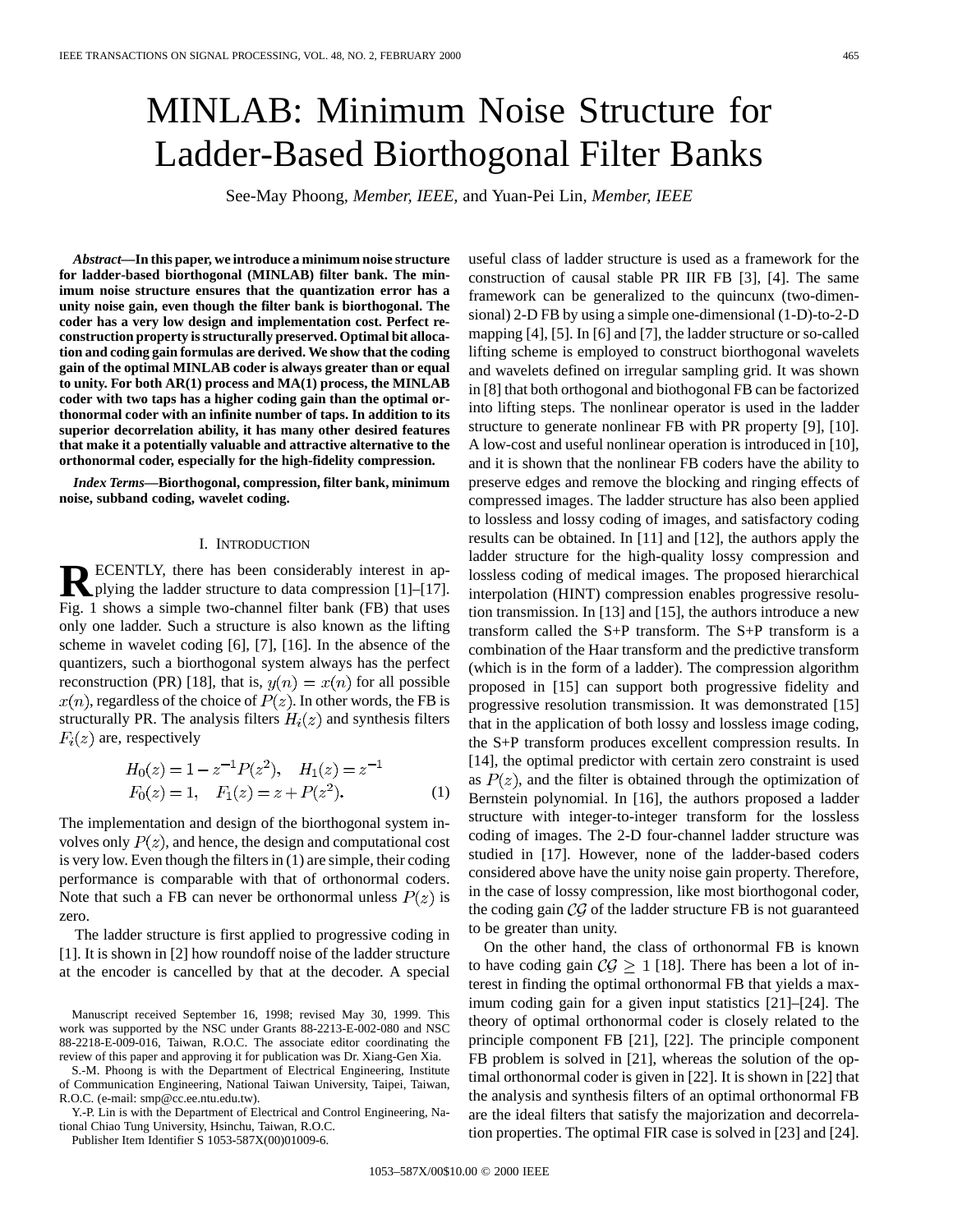In this paper, we introduce a minimum noise structure for the ladder-based biorthogonal FB shown in Fig. 1. We will call such a coder the minimum noise ladder-based biorthogonal (MINLAB) coder. The MINLAB coder has the unity noise gain property. Optimal bit allocation and coding formulas are derived. The coding gain of the optimal MINLAB coder is equal to the square root of the prediction gain, and hence, it is guaranteed to be greater than or equal to unity. The optimal biorthogonal coder can be solved using Levinson recursion. For both autoregressive (AR) process and moving average (MA) process of order one, the proposed biorthogonal coder with two taps has a higher coding gain than *any* optimal orthonormal FB (with any number of taps). Preliminary results of this work have been presented in [19] and [20].

*Outline of the Paper:* Our presentation will go as follows: In Section II, we briefly discuss the coding performance of the traditional ladder-based coder. The MINLAB coder is introduced in Section III. The optimal bit allocation and coding gain formulas will be derived. We will show that the optimal MINLAB coder can be obtained from linear prediction theory. In Section IV, we will derive the MMSE predictor for the minimum noise structure. The merits of the MINLAB coders will be discussed in Section V. In Section VI, we provide examples such as AR(1) and MA(1) inputs to demonstrate the performance of the MINLAB coder. In Section VII, we will derive the results for tree structure MINLAB coder. The case of biorthogonal coder using more than one ladder will be studied in Section VIII.

*Notations and Signal Model:* Boldfaced characters represent vectors and matrices. The symbols  $I_N$  and  $J_N$  denote, respectively, the identity matrix and the reversal matrix of dimension  $N$ . For example

$$
\mathbf{J}_3 = \begin{pmatrix} 0 & 0 & 1 \\ 0 & 1 & 0 \\ 1 & 0 & 0 \end{pmatrix}.
$$

In this paper, we assume that the input signal  $x(n)$  is a realvalued zero-mean wide sense stationary (WSS) process with autocorrelation coefficients  $r(k)$ . Therefore, its variance is the same as  $r(0)$ . The statistical expectation of a random process  $x(n)$  is expressed as  $E\{x(n)\}.$ 

#### II. THE TRADITIONAL LADDER-BASED SUBBAND CODER

In a traditional subband coder, quantizers  $Q_i$  are placed directly after the subband signals  $x_i(n)$ , as shown in Fig. 1. In this paper, we make some commonly used assumptions on the quantizers.

*Noise Model:* Assume that the quantizers are scalar uniform quantizers and can be modeled as an additive noise source. Therefore,  $\hat{x}(n) = x(n) + q(n)$  (as indicated by the dashed line in Fig. 1), where  $x(n)$  and  $\hat{x}(n)$  are, respectively, the input and output of the quantizer. We assume that for a  $b$ -bit quantizer, the variance of quantization noise  $q(n)$  satisfies

$$
\sigma_q^2 = c 2^{-2b} \sigma_x^2 \tag{2}
$$

where  $\sigma_x^2$  is the variance of the input  $x(n)$ , and c is some constant depending only on the statistics of  $x(n)$ .



Fig. 1. Conventional subband coder using ladder.

*Bit Rate:* Let  $b_0$  and  $b_1$  be the number of bits assigned to  $Q_0$ and  $Q_1$ , respectively. The average bit rate in this case is

$$
b = \frac{1}{2}(b_0 + b_1).
$$
 (3)

*Average Output Noise Variance:* Consider the synthesis bank of Fig. 1. The output noise is defined as  $q_{\text{out}}(n) = y(n) - x(n)$ . It contains contribution from both  $q_0(n)$  and  $q_1(n)$ . Due to the upsampler, the output noise is not a WSS process. To quantify the error, we use the average noise variance

$$
\sigma_{q_{\text{out}}}^2 = \frac{1}{2} \left( E\{ (y_0(n) - x(2n))^2 \} + E\{ (y_1(n) - x(2n-1))^2 \} \right).
$$

It is clear that  $E\{(y_1(n) - x(2n-1))^2\} = \sigma_{q_1}^2$ . Assume that  $q_1(n)$  is white and uncorrelated with  $q_0(n)$ . Then, we have  $E\{(y_0(n) - x(2n))^2\} = \sigma_{a_0}^2 + \sigma_{a_1}^2 E_p$ , where is the energy of the filter  $P(z)$ . Substituting these results into the above equation, we get

$$
\sigma_{q_{\text{out}}}^2 = \frac{1}{2}\sigma_{q_0}^2 + \frac{1}{2}\sigma_{q_1}^2(1+E_p).
$$

The noise gain for  $q_0(n)$  is unity, whereas  $q_1(n)$  is amplified by  $1+E_p$ . Due to this noise amplification, it is not guaranteed that the coding gain  $C\mathcal{G} \geq 1$ . In the next section, we will show how to eliminate the noise amplification by judiciously placing the quantizer  $Q_1$ .

## III. MINIMUM NOISE STRUCTURE FOR LADDER-BASED BIORTHOGONAL (MINLAB) CODERS

Consider Fig. 1. Note that the input to  $P(z)$  at the analysis end is  $x(2n-1)$ , whereas the input to  $P(z)$  at the synthesis end is its quantized version  $\hat{x}(2n-1)$ . This means that in the reconstruction process,  $q_1(n)$  is added to the top branch through the filter  $P(z)$ . To avoid this, we can move the quantizer  $Q_1$  to the left, as shown in Fig. 2. This has the dramatic effect of making the noise gain unity. We will refer to Fig. 2 as the MINLAB coder. To explain the unity noise gain property of this structure, note that from Fig. 2, we have

$$
x_0(n) = x(2n) - v_0(n)
$$
  

$$
\hat{x}_0(n) = x_0(n) + q_0(n)
$$
  

$$
y_0(n) = \hat{x}_0(n) + v_0(n).
$$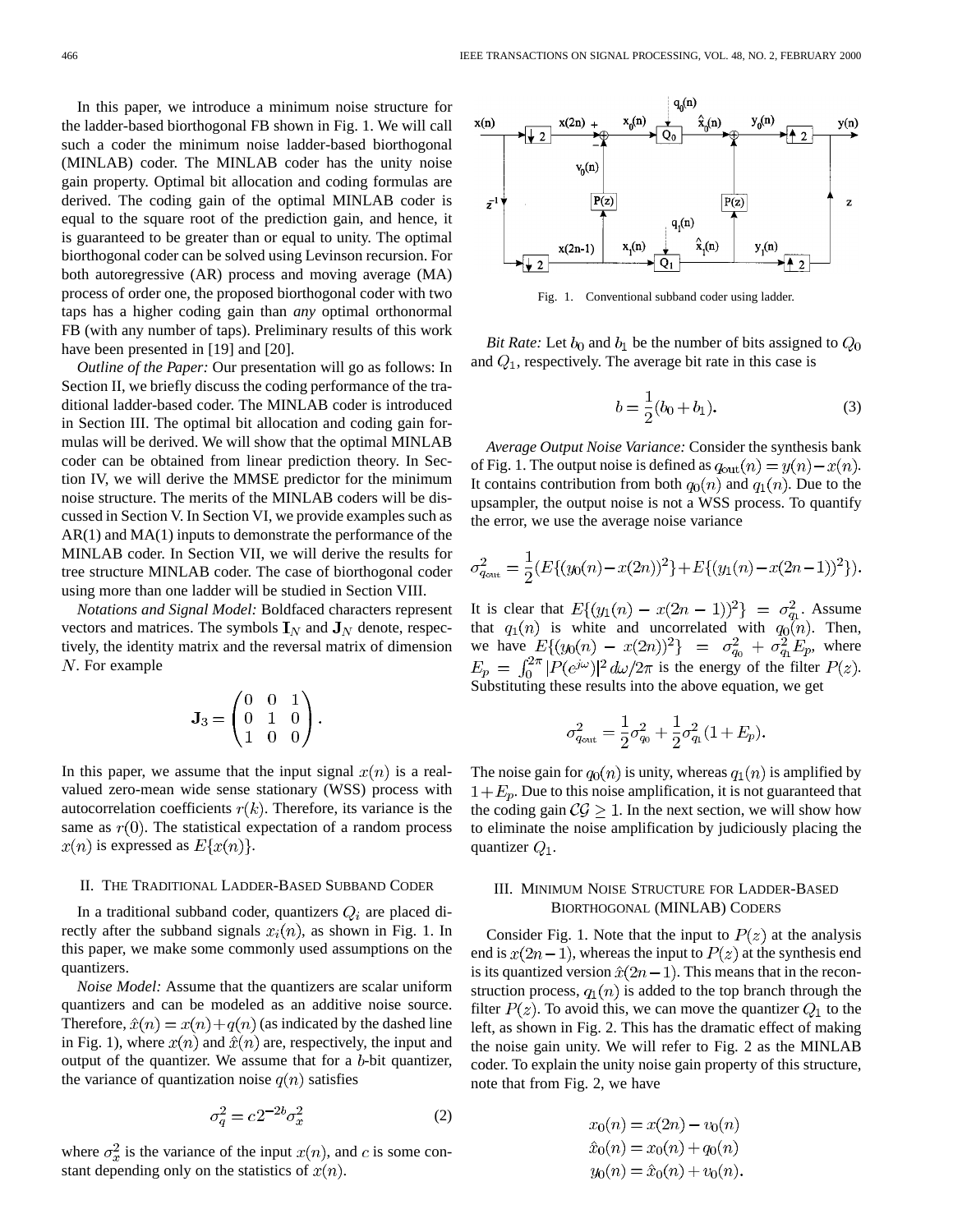From the above equations and Fig. 2, we can conclude that the errors on the top and bottom branches are, respectively

$$
y_0(n) - x(2n) = q_0(n)
$$
  

$$
y_1(n) - x(2n - 1) = q_1(n).
$$

Therefore, the average variance of output error in the MINLAB coder is given by

$$
\sigma^2_{q_{\rm out}}=0.5\left(\sigma^2_{q_0}+\sigma^2_{q_1}\right).
$$

The above equation is valid for any additive noise source. We *do not make any assumptions* on  $q_0(n)$  and  $q_1(n)$ . That means, the noise gain is *always* one, even though the FB is never orthonormal. If the quantizers used are scalar quantizers that satisfy (2), then the above expression for  $\sigma_{q_{\text{out}}}^2$  can be rewritten as

$$
\sigma_{q_{\text{out}}}^2 = 0.5c \left( 2^{-2b_0} \sigma_{x_0}^2 + 2^{-2b_1} \sigma_x^2 \right) \tag{4}
$$

where we have used the fact that  $\sigma_{x_1}^2 = \sigma_x^2$ . Applying the arithmetic mean (AM) geometric mean (GM) inequality to the above equation and using (3), we get

$$
\sigma_{q_{\text{out}}}^2 \ge c2^{-2b} \left[ \sigma_{x_0}^2 \sigma_x^2 \right]^{1/2}
$$

with equality if and only if the bits are allocated as

$$
b_i = b + \frac{1}{2} \log \sigma_{x_i}^2 - \frac{1}{2} \log \left[ \sigma_{x_0}^2 \sigma_x^2 \right]^{1/2}.
$$
 (5)

*Equal Stepsize Rule:* From the above derivation, we see that the average output noise variance  $\sigma_{q_{\text{out}}}^2$  is minimized when the two quantizers have the same noise variance. The noise variances  $\sigma_{a_i}^2$  and the quantization stepsize  $\Delta_i$  are related as . Therefore, we conclude that the MINLAB coder continues to be optimal if the stepsizes of the quantizers are equal.

*Coding Gain:* If we define the coding gain of the coder as the ratio of the error variance in direct quantization [as in (2)] over that of the coder  $\sigma_{q_{\text{out}}}^2$ , then under the optimal bit allocation (5), the coding gain can be written as

$$
C\mathcal{G} = \frac{\sigma_x^2}{\left[\sigma_{x_0}^2 \sigma_x^2\right]^{1/2}} = \sqrt{\frac{\sigma_x^2}{\sigma_{x_0}^2}}.
$$
 (6)

## *A. Optimal Biorthogonal Coders*

In this subsection, we will find  $P(z)$  such that the coding gain in (6) is maximized. We will first consider the FIR case and then the IIR case.

*1) Optimal FIR MINLAB Coder:* From (6), the coding gain CG is maximized if  $\sigma_{x_0}^2$  is minimized. The optimal solution of , such that  $\sigma_{x_0}^2$  is minimized, can be obtained from linear prediction theory [25]. To see this, let  $P(z)$  be an FIR filter of the form

$$
P(z) = \sum_{n=-N}^{N-1} p(n) z^{-n}.
$$
 (7)

Then, the optimal solution is precisely the optimal predictor of  $x(2n)$  based on the observations of  $x(2n-2N+1), x(2n 2N + 3$ ,...,  $x(2n + 2N - 1)$ . The noncausal predictor can



Fig. 2. MINLAB encoder and decoder.

be used here since we are predicting the even samples from the odd samples. A causal implementation of such a system is always possible by inserting enough delays at appropriate places in Fig. 2. Let  $x(n)$  be a real-valued WSS process with autocorrelation coefficients  $r(k)$ . Then, using the orthogonality principle [18], [25], the optimal  $p(n)$  that minimizes  $\sigma_{x_0}^2$  is the solution of

$$
\mathbf{R}_x \mathbf{p} = \mathbf{r} \tag{8}
$$

where the matrix  $\mathbf{R}_x$  and the vectors  $\mathbf{p}, \mathbf{r}$  are as shown by  $\mathbf{R}_x$ at the top of the next page. Note that the matrix  $\mathbf{R}_x$  above is the autocorrelation matrix of the signal  $x(2n - 1)$ , and hence, it is positive definite (except for the special case when  $x(2n - 1)$  is a line spectral process). Therefore, the above normal equation can be solved in  $\mathcal{O}(N^2)$  by using the Levinson fast algorithm. The optimal predictor  $\bf{p}$  is given by

$$
\mathbf{p} = \mathbf{R}_x^{-1} \mathbf{r}.\tag{9}
$$

In addition, the minimum achievable variance  $\sigma_{x_0,\text{min}}^2$  is given by

$$
\mathcal{E} = r(0) - \mathbf{r}^T \mathbf{R}_x^{-1} \mathbf{r} = r(0) - \sum_{k=-N}^{N-1} p(k)r(2k+1) \quad (10)
$$

and the prediction gain is

$$
G_p = \frac{\sigma_x^2}{\sigma_{x_0,\min}^2} = \frac{\sigma_x^2}{\mathcal{E}} \ge 1.
$$
 (11)

The above inequality follows from the linear prediction theory [25]. The prediction gain is unity if and only if all the observations are uncorrelated to the target of prediction  $x(2n)$ . In this case, the optimal bit allocation formula in (5) reduces to

$$
b_0 = b - \frac{1}{2} \log \sqrt{G_p}, \quad b_1 = b + \frac{1}{2} \log \sqrt{G_p}.
$$

Therefore, the better the prediction is, the more bits are assigned to  $Q_1$ , and the fewer bits are assigned to  $Q_0$ . The coding gain in (6) then becomes  $\mathcal{CG} = \sqrt{G_p}$ . Note that in the derivation of (8), we have assumed that the autocorrelation matrix of the quantized observations  $\hat{x}(2n - 1)$  is very close to that of the original observation. This assumption is valid only when the bit rate is high so that the quantization noise variance is small. In the case of low bit rate coding, the autocorrelation matrix of  $\hat{x}(2n-1)$  can differ significantly from that of  $x(2n-1)$ . This can result in a substantial loss in coding performance. In next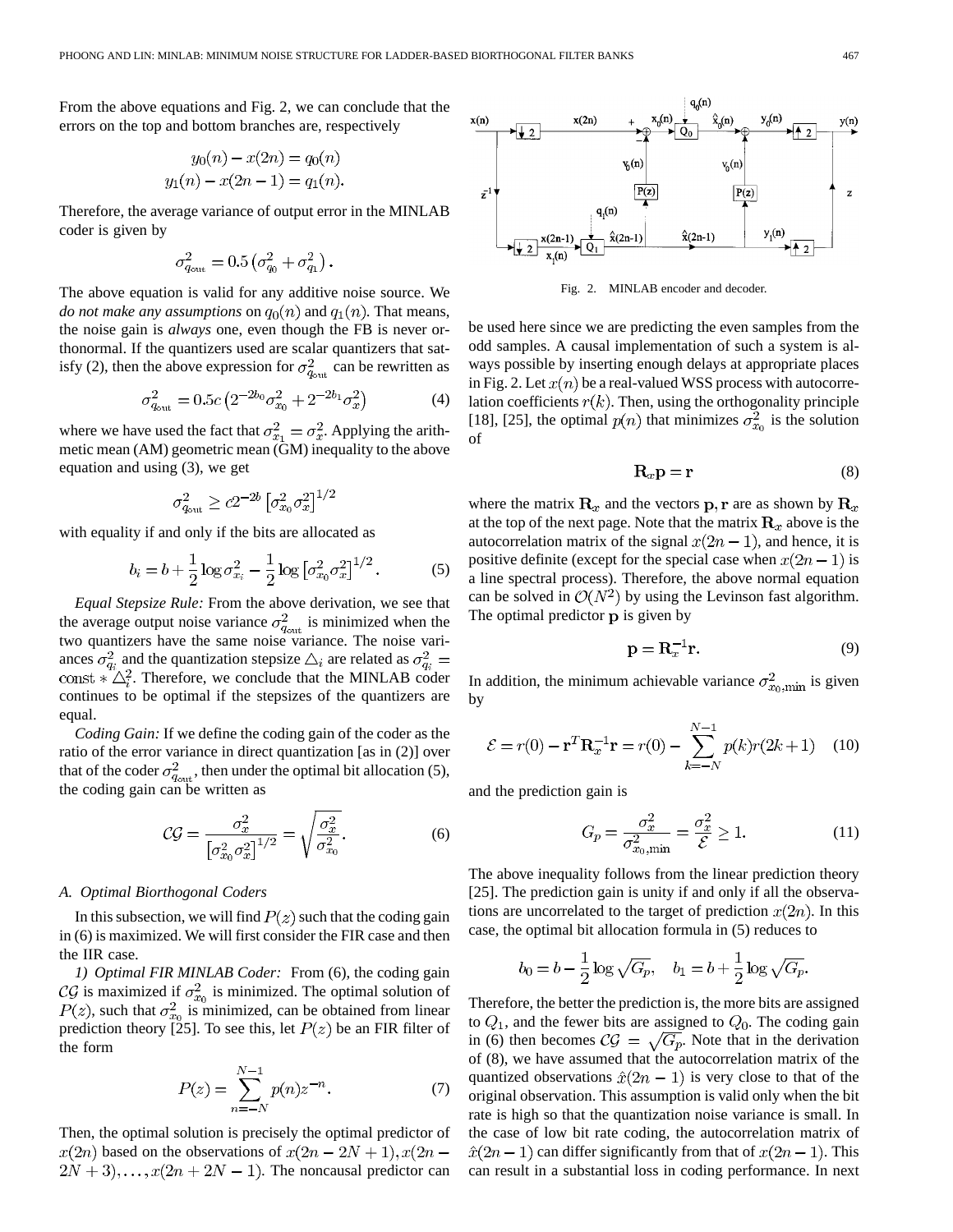$$
\mathbf{R}_{x} = \begin{pmatrix} r(0) & r(2) & r(4) & \cdots & r(4N-2) \\ r(2) & r(0) & r(2) & \cdots & r(4N-4) \\ r(4) & r(2) & r(0) & \cdots & r(4N-6) \\ \vdots & \vdots & \vdots & \ddots & \vdots \\ r(4N-2) & r(4N-4) & r(4N-6) & \cdots & r(0) \end{pmatrix}, \quad \mathbf{p} = \begin{pmatrix} p(-N) \\ p(-N+1) \\ p(-N+2) \\ \vdots \\ p(N-1) \end{pmatrix}, \quad \mathbf{r} = \begin{pmatrix} r(2N-1) \\ r(2N-3) \\ \vdots \\ r(1) \\ r(1) \\ \vdots \\ r(2N-1) \end{pmatrix}.
$$

section, we will show how to obtain the minimum mean-squareerror (MMSE) predictor.

*Linear-Phase Property:* The optimal predictor  $P(z)$  obtained from solving (8) has linear phase, i.e.,  $p(n) = p(-n-1)$ . To see this, note that the matrix  $\mathbf{R}_x$  on the left-hand side of (8) satisfies

$$
\mathbf{J}_{2N}\mathbf{R}_x\mathbf{J}_{2N}=\mathbf{R}_x
$$

where  $\mathbf{J}_{2N}$  is the reversal matrix of size  $2N$ , as defined in Section I. Since the vector **r** is symmetric, we have  $J_{2N}r = r$ . Using these properties and the fact that  $J_{2N}J_{2N} = I_{2N}$ , we can rewrite (8) as

$$
\mathbf{R}_x(\mathbf{J}_{2N}\mathbf{p}) = \mathbf{r}.
$$

Comparing the above equation and (8), we conclude that  $J_{2NP} = p$ . The vector p is symmetric and hence  $P(z)$  has linear phase. Summarizing all the results, we have

*Theorem 1:* Consider the MINLAB coder in Fig. 2, where  $p(n)$  is as in (7). The coding gain of the coder is maximized when  $p(n)$  is chosen as the optimal prediction filter in (9). The optimal prediction filter has linear phase, and the maximum coding gain  $\mathcal{CG}_{\text{max}}$  is given by

$$
\mathcal{CG}_{\max}=\sqrt{G_p}\geq 1
$$

where  $G_p$  is the prediction gain in (11). The coding gain is always greater than or equal to unity with equality if and only if the autocorrelation coefficients of  $x(n)$  satisfy  $r(2k+1) = 0$ for  $0 \leq k \leq N-1$ .

*2) Optimal IIR Biorthogonal Coders:* The predictor  $P(z)$  can be taken as the more general IIR filter. The predictor  $P(z)$  can be optimized such that is minimized. The special case when  $P(z)$  is an allpass filter is studied in [24]. It was shown that for a wide class of random process, a first-order IIR prediction filter provides satisfactory coding results. To be more specific, the prediction filter  $P(z)$  is taken as a first-order allpass function

$$
P(z) = \frac{z^{-1} - \alpha}{1 - \alpha z^{-1}}.
$$

The analysis filter in (1) becomes  $H_0(z) = z^{-2} - z^{-1}(z^{-2} - z^{-1})$  $\alpha$ /(1 –  $\alpha z^{-2}$ ). IIR filters of this form are studied in detail in [4], and it was shown that they have many good features. For example, they always have at least one zero at  $z = 1$ . In this case, the variance of  $x_0(n)$  has the form [26]

$$
\sigma_{x_0}^2 = 2\left(r(0) + (-1 + \alpha + \alpha^2)r(1) - (\alpha - \alpha^3) \sum_{n=0}^{\infty} \alpha^n r(2n+3)\right)
$$

To get the optimal IIR predictor, we can find  $\alpha_{opt}$  such that the above quantity is minimized. If the input is a MA(1) precess, then  $\alpha_{opt} = -0.5$ . If the input is an AR(1) process, then  $\alpha_{opt} =$  $(1-\sqrt{1+\rho^2})/\rho^2$  [26].

#### *B. Connections and Comparisons with Other Coding Systems*

*Comparison with DPCM:* The differential pulse coding mudolation (DPCM) is also a prediction-based coding technique. The coding gain of a DPCM system is the prediction gain. The proposed biorthogonal coder differs from DPCM in a number of ways.

- 1) In DPCM (either open-loop or closed-loop), the decoding process always involves a feedback path. In the MINLAB coder, the reconstruction process uses only FIR filter if  $P(z)$  is FIR.
- 2) In DPCM, the predictor can only make use of the past data for prediction. In the MINLAB coder, the predictor can use past and future data for prediction. Hence,  $\sqrt{G_p}$  in (11) can be larger than the prediction gain in DPCM. That means, for certain inputs, the coding gain of the biorthogonal coder can be larger than that of a DPCM of the same complexity, as we will demonstrate in Section VI-B.
- 3) The optimal predictor in a DPCM system has minimum phase and, hence, cannot be linear phase. On the other hand, the optimal filter in the MINLAB coder always has linear phase for real-valued WSS processes. Moreover, the predictor is working at half of the input data rate. Therefore, the complexity of the MINLAB coder is about one fourth that of DPCM with the same prediction filter length.
- 4) Unlike DPCM, the MINLAB coder has a hierarchical structure. Therefore, progressive resolution transmission can be done, and coding schemes like the zerotree algorithms [15] and [27] can be used to further exploit the correlation among different scales.

*A Very Low Delay Coder:* In many applications such as speech coding, we need coders with low delay. To obtain a low delay coder, we can take the filter  $P(z)$  as a causal FIR filter of the form  $\sum_{n=0}^{N-1} p(n) z^{-n}$ . Then, a causal implementation of Fig. 2 can be obtained by replacing the advanced chain by a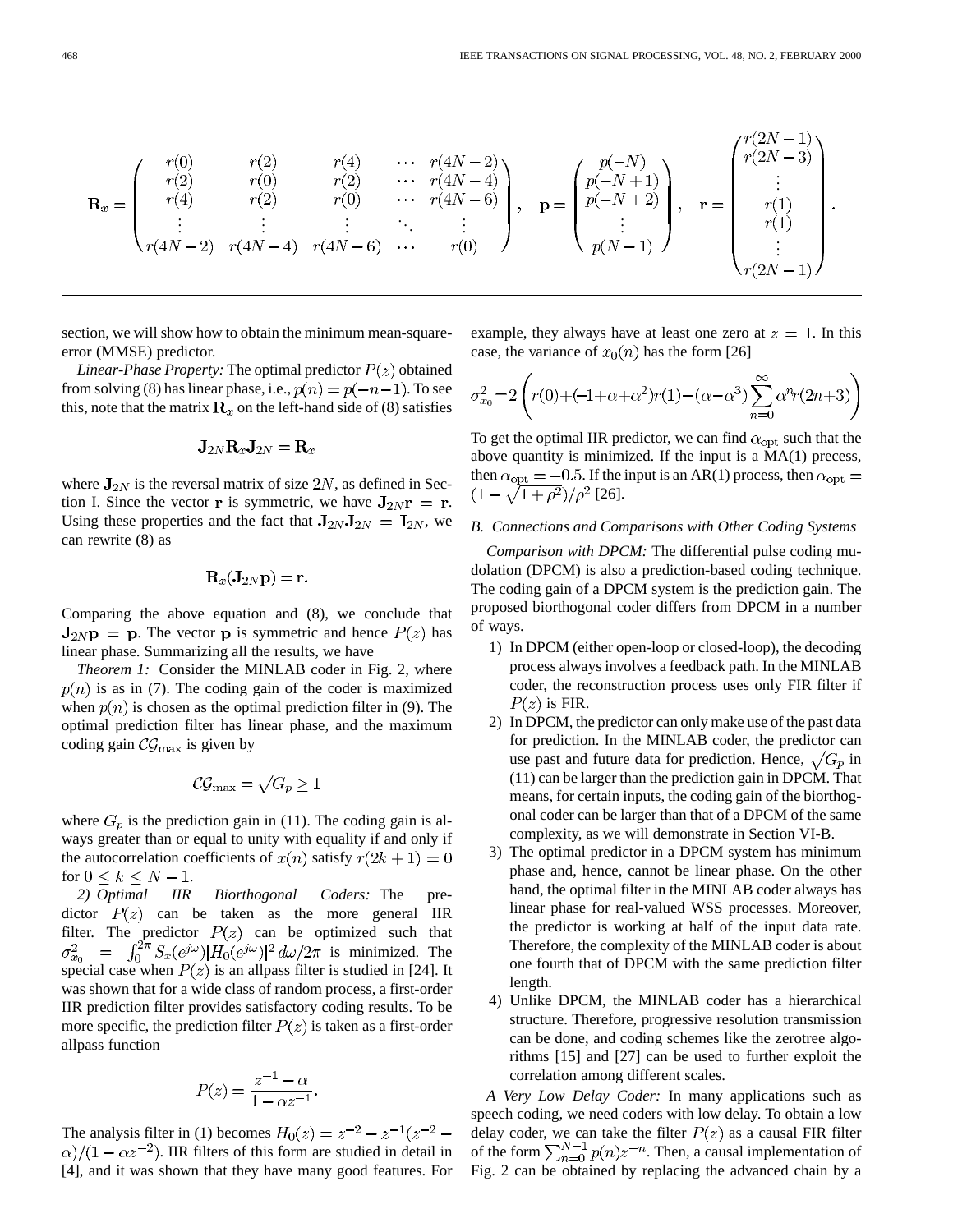delay chain. In such a causal implementation of Fig. 2, regardless of the filter length  $N$ , the coder has a delay of only one sample (i.e.,  $y(n) = x(n-1)$ ). The optimal solution of  $P(z)$  is the given by the optimal causal predictor of  $x(2n)$  based on the observations  $x(2n-2N+1), x(2n-2N+3), \ldots, x(2n-1)$ .

*Connection to the Optimal Orthonormal Coder:* It was shown in [23] and [24] that the optimal FIR orthonormal coder (with order  $N - 1$ ) has a unity coding gain if and only if the autocorrelation coefficients of the input satisfy  $r(2k+1) = 0$ for  $0 \leq k \leq N-1$ . Comparing this result with Theorem 1, we conclude that the optimal biorthogonal coder has a unity coding gain if and only if the optimal orthonormal coder of the same order has a unity coding gain. In fact, for most inputs, the biorthogonal coder outperforms the orthonormal coder, as we will see in Section VI.

*Connection to the KLT:* It is known that the Karhunen-Loeve transform (KLT) for the two-channel case has the form

$$
\mathbf{T} = \frac{1}{\sqrt{2}} \begin{pmatrix} 1 & 1 \\ 1 & -1 \end{pmatrix}
$$

and the coding gain of the KLT is given by

$$
\mathcal{CG}_{\text{KLT}} = \frac{1}{\sqrt{1 - r^2(1)/r^2(0)}}.
$$

For the proposed biorthogonal coder, if we take the filter  $P(z) =$  $p(0)$ , then we call the coder a biorthogonal transform. The optimal predictor will be  $P(z) = r(1)/r(0)$ , and the coding gain for the biorthogonal transform is identical to  $\mathcal{CG}_{\text{KLT}}$ .

# IV. MMSE PREDICTION FILTER FOR QUANTIZED OBSERVATION SAMPLES

With high bit rate assumption,  $\hat{x}(2n-1) \approx x(2n-1)$ . The optimal predictor in Section III is designed based on unquantized observations  $x(2n - 1)$ . In this section, we will derive the MMSE predictor by taking into account that the observation samples are quantized data  $\hat{x}(2n-2k-1)$ . We will assume that the quantization noise is uncorrelated with the quantizer input. Let  $\mathbf{R}_q$  be the autocorrelation matrix of the quantization noise  $q_1(n)$ . Following steps similar to those in Section III, we can derive the optimal MMSE predictor

$$
\mathbf{p}_{\text{mmse}} = [\mathbf{R}_x + \mathbf{R}_q]^{-1} \mathbf{r} \tag{12}
$$

where  $\mathbf{R}_x$  and **r** are defined in (8). The matrix  $[\mathbf{R}_x + \mathbf{R}_q]$  continues to be positive definite and Toeplitz, and the optimal solution in (12) can be obtained by the Levinson fast algorithm. Moreover,  $\mathbf{J}[\mathbf{R}_x + \mathbf{R}_q] \mathbf{J} = [\mathbf{R}_x + \mathbf{R}_q]$ . Therefore, the MMSE prediction filter  $p_{\text{mmse}}$  also has linear phase. To carry on the derivation, we will assume that the quantization noises  $q_0(n)$ and  $q_1(n)$  are uncorrelated, and their variances are equal (this is a reasonable assumption as the stepsizes of the quantizers are equal)

$$
\mathbf{R}_q = \sigma_q^2 \mathbf{I}.
$$

To further simplify (12), we need the matrix inversion formula

$$
[A + B]^{-1} = A^{-1} - A^{-1} [A^{-1} + B^{-1}]^{-1} A^{-1}
$$

where  $A$  and  $B$  are nonsingular matrices of the same dimension. Applying the above identity to (12), we have

$$
\mathbf{p}_{\text{mmse}} = \mathbf{R}_x^{-1} \mathbf{r} - \sigma_q^2 \mathbf{R}_x^{-1} \left[ \sigma_q^2 \mathbf{R}_x^{-1} + \mathbf{I} \right]^{-1} \mathbf{R}_x^{-1} \mathbf{r}
$$

$$
= \mathbf{p} - \sigma_q^2 \mathbf{R}_x^{-1} \left[ \sigma_q^2 \mathbf{R}_x^{-1} + \mathbf{I} \right]^{-1} \mathbf{p}
$$
(13)

where  $p = R<sub>r</sub><sup>-1</sup>r$  is the optimal predictor in (9). Recall that p is the optimal predictor when the observation samples used are unquantized original data  $x(2n - 2k - 1)$ . In the case of quantized observation samples, the optimal predictor  $\mathbf{p}_{\text{mmse}}$  has a correction term proportional to  $\sigma_q^2$ . In the case of high bit rate coding, this term will be insignificant, and  $\mathbf{p}_m \approx \mathbf{p}$ . From (13), we can verify that the MMSE is given by

$$
\mathcal{E}_{\text{mmse}} = \mathcal{E} + \sigma_q^2 \mathbf{p}^T \left[ \sigma_q^2 \mathbf{R}_x^{-1} + \mathbf{I} \right]^{-1} \mathbf{p} \tag{14}
$$

where  $\mathcal E$  is the prediction error variance for the case of unquantized observation in (10). Since the matrix  $[\sigma_a^2 \mathbf{R}_x^{-1} + \mathbf{I}]^{-1}$  is a positive definite matrix, we have  $\mathcal{E}_{mmse} \geq \dot{\mathcal{E}}$  for all  $\mathbf{p} \neq \mathbf{0}$ . Therefore, the prediction error variance increases if the observation samples are the quantized data. This increase is proportional to the quantization error variance  $\sigma_q^2$ . This explains why the coding gain of MINLAB decreases as the bit rate decreases.

*1) Comparison of Performances of the Predictors in* (8) *and in* (12) *for Coarse Quantization:* Consider the case when the predictor used is  $p = R^{-1}r$  but the observation samples are in fact the quantized data. Therefore, there is a mismatch between the predictor and its observation samples. In this case, we can show that the error variance is

$$
\mathcal{E}_{\text{mismatch}} = \mathcal{E} + \sigma_q^2 \mathbf{p}^T \mathbf{p}.
$$

Note that the amount of increase due to the mismatch is proportional to the quantization error variance and the prediction filter's energy. When the data are quantized coarsely,  $\sigma_q^2 \mathbf{p}^T \mathbf{p}$  can become the dominant term, and the prediction error  $\mathcal{E}_{\text{mismatch}}$ can even be larger than the orignal signal  $x(2n)$  (a prediction loss). The performance of the predictor  $p = R<sub>x</sub><sup>-1</sup>r$  can degrade significantly at low bit rate coding.

Comparing the above equation with (14), we have

$$
\Delta \mathcal{E} = \mathcal{E}_{\text{mismatch}} - \mathcal{E}_{\text{mmse}} = \sigma_q^2 \mathbf{p}^T \left( \mathbf{I} - \left[ \sigma_q^2 \mathbf{R}_x^{-1} + \mathbf{I} \right]^{-1} \right) \mathbf{p}.
$$

Since the matrix  $\mathbf{I} - [\sigma_q^2 \mathbf{R}_x^{-1} + \mathbf{I}]^{-1}$  is positive definite, the difference  $\Delta \mathcal{E} > 0$  for any nonzero predictor. In fact, we can verify that this difference is bounded by

$$
\sigma_q^2 \mathbf{p}^T \mathbf{p} \frac{1}{1+\lambda_{\max}/\sigma_q^2} \leq \Delta \mathcal{E} \leq \sigma_q^2 \mathbf{p}^T \mathbf{p} \frac{1}{1+\lambda_{\min}/\sigma_q^2}
$$

where  $\lambda_{\text{max}}$  and  $\lambda_{\text{min}}$  are, respectively, the maximum and minimum eigenvalues of  $R_x^{-1}$ . We see that when the quantization error is large, the increase of prediction error caused by the mismatch of the predictor and the observation data can become very significant. Therefore, it is important to design a predictor that matches the observation samples, especially at low bit rate coding.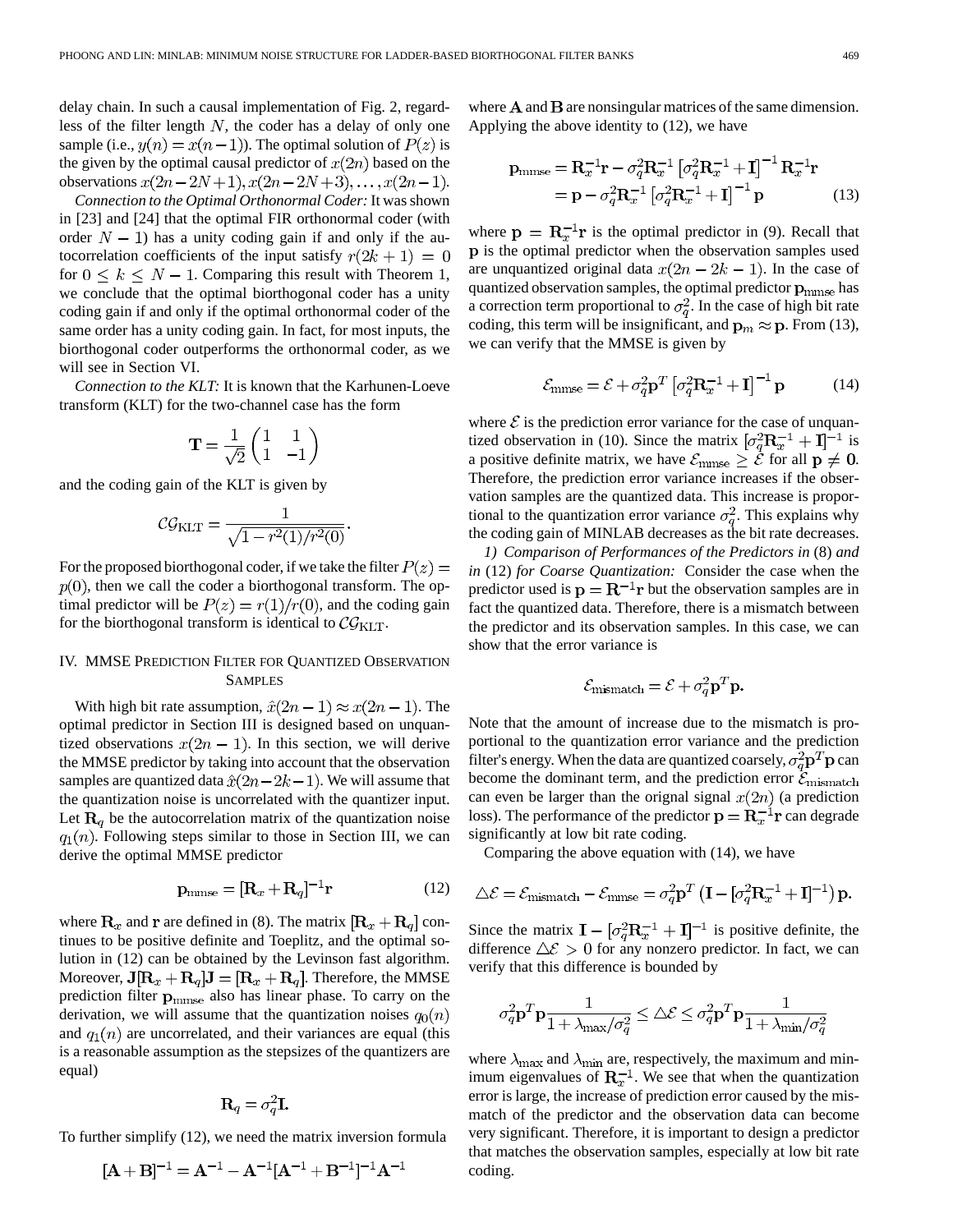## V. MERITS OF THE MINLAB CODER

The MINLAB coder in Fig. 2 enjoys many advantages. It has many other good features that make it attractive in various applications. In the following, we list some of its advantages.

- 1) *Structurally PR:* Similar to the orthonormal FB, the proposed biorthogonal FB has a structurally PR implementation, as in Fig. 2.
- 2) *Equal stepsize rule:* Like the orthonormal coder, the equal stepsize rule is an optimal quantization procedure, as discussed in the last section. Entropy coding can be applied to further compress the quantizer output.
- 3) *Unity noise gain:* The synthesis bank does not amplify the quantization noise. Hence, the optimal MINLAB coder has a coding gain  $C\mathcal{G} \geq 1$ . Moreover, we will show later that for two important classes of inputs [that is, the  $AR(1)$  process and  $MA(1)$  process], the optimal MINLAB coder with two taps outperforms the optimal orthonormal coder of any order.
- 4) *Low design cost:* The design of the optimal MINLAB coder is simple. Unlike the optimal orthonormal coder, neither constrained optimization nor spectral factorization is needed. Optimal MINLAB coder can be obtained by using Levinson algorithm.
- 5) *Low complexity:* To implement the analysis or synthesis bank, we need only one filter  $P(z)$ . Moreover, the optimal  $P(z)$  has *linear phase*. Therefore, the complexity of the biorthogonal coder is roughly one fourth that of an orthonormal coder of the same order.
- 6) *Coding gain increases with*  $N$ : It is well-known that the prediction gain  $G_p$  is a nondecreasing function of N. Hence , the coding gain increases when the filter order increases.
- 7) *Low delay:* It is known that the delay of an orthonormal coder is proportional to the filter order [18]. The longer the filters are, the larger the system delay is. In the MINLAB coder, if  $P(z)$  is a causal filter (either IIR or FIR), then the system delay is only one sample, regardless of the filter order. As the prediction gain increases with filter order, so does the coding gain. Therefore, we can improve the performance of such a biorthogonal coder without introducing extra system delay.
- 8) *Lossy/lossless compression:* Let the input  $x(n)$  be a discrete amplitude signal with stepsize  $\triangle_x$ . For many applications, the inputs are integers, and  $\Delta_x = 1$ . Suppose the output of  $P(z)$  is quantized using a quantizer  $Q_p$ . Then, the MINLAB coder can be modified for lossless compression as follows.
	- a) Set the stepsize of  $Q_p$ ,  $\Delta_p = n \Delta_x$ . Any type of quantizer (round off or truncation or ceiling) can be used as  $Q_p$ .
	- b) Set the stepsizes of the subband quantizers as  $\Delta_0 = \Delta_1 = \Delta_x$ . Use entropy coding to encode the outputs of  $Q_0$  and  $Q_1$ .

When  $\Delta_0 = \Delta_1 > \Delta_x$ , we have a lossy MINLAB coder. It becomes lossless when  $\triangle_0 = \triangle_1 = \triangle_x$ .

9) *Coding of finite length signal:* In a conventional subband coder, when the input has finite length  $L$ , the total

number of samples in the subband increases due to linear convolution with the analysis filters, unless these filters have length 2. Therefore, periodic extension is used to solve this problem. In the MINLAB coder in Fig. 2, to reconstruct the output signal, we need only to retain L samples in the subbands  $\lfloor (L+1)/2 \rfloor$  samples of  $x_0(n)$  and  $|L/2|$  samples of  $x_1(n)$  where  $|a|$  denotes the largest integer  $\leq a$ . No periodic extension is needed. To see this, let us ignore the quantizers in Fig. 2. It is clear that  $x(2n)$  has  $|(L+1)/2|$  nonzero samples, and  $x(2n - 1)$  has  $|L/2|$  nonzero samples. Note that  $x_1(n) = x(2n - 1)$ . Therefore, to reconstruct  $x(2n - 1)$ , we need to retain only  $|L/2|$  samples of  $x_1(n)$ . Moreover, since  $y_0(n) = x_0(n) + v(n) = x(2n)$ for  $0 \le n \le \lfloor (L+1)/2 \rfloor$ , we need to retain only the first  $|(L+1)/2|$  samples of  $x_0(n)$  for the reconstruction of  $x(2n)$ .

10) *Incorporation of EZW and SPIHT algorithm:* As we will see in Section VII, the MINLAB coder in Fig. 2 can be generalized to obtain a tree structure MINLAB coder. Such a system continues to enjoy all of the properties listed above. Using this wavelet-type MINLAB coder, zerotree algorithms such as EZW and SPIHT [15], [27] can be applied.

# VI. PERFORMANCE ANALYSIS

In this section, we will provide several examples to demonstrate the coding performance of the proposed biorthogonal coder. The results will be compared with the optimal orthonormal coder.

## *A. AR(1) Inputs*

Let the input be an AR(1) process with  $r(k) = \rho^{|k|}$  for  $0 <$  $\rho$  < 1. For this AR(1) process, we compare the performance of the following various coders:

1) Let  $P(z) = p(-1)z + p(0)$ . From the normal equation (8), we get the optimal predictor as  $p(0) = p(-1) = \rho/(1+\rho^2)$ . In this case, the optimal coding gain has the closed-form expression

$$
C\mathcal{G}_{\text{MINLAB}}(2) = \sqrt{\frac{1+\rho^2}{1-\rho^2}}
$$

where the index 2 indicates that the predictor has two taps. In this case, however, only one multiplier is needed. We can verify that there is no need to use a longer predictor because the coding gain cannot be increased by using a longer filter. Therefore, the gain given in the above equation is the maximum coding gain that can be attained by MINLAB coder with any prediction filter order.

2) Take  $P(z) = p(0)$ . The optimal predictor is simply  $P(z) =$  $\rho$ , and the coding gain is

$$
C\mathcal{G}_{\text{MINLAB}}(1) = \frac{1}{\sqrt{1 - \rho^2}}
$$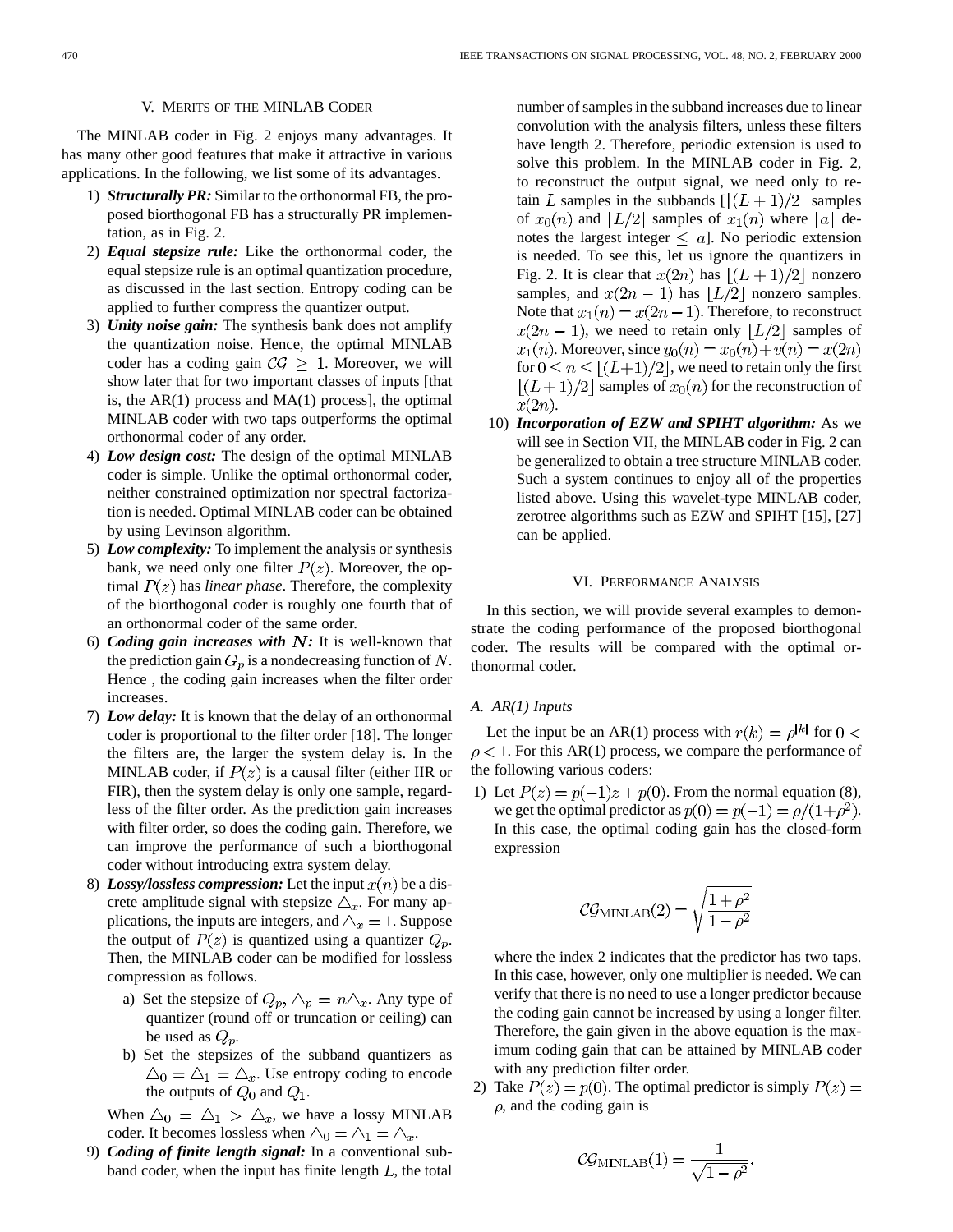3) Consider the coding gain for optimal orthonormal coders with infinite taps and four taps. It was shown in [22]–[24] that the coding gains are, respectively

$$
C\mathcal{G}_{\text{ortho}}(\infty) = \frac{1}{\sqrt{1 - (16/\pi^2)(\tan^{-1}\rho)^2}}
$$

$$
C\mathcal{G}_{\text{ortho}}(4) = \sqrt{\frac{1 + 1/3\rho^2}{1 - \rho^2}}.
$$

4) The DPCM of order one is optimal in this case as the input is an AR(1) process. Its coding gain is given by

$$
\mathcal{CG}_{\text{DPCM}}(1) = \frac{1}{1 - \rho^2}
$$

5) Suppose that we use the traditional biorthogonal coder in Fig. 1. Then, it can be shown that the maximum achievable coding gain for a two-tap filter  $P(z)$  is given by

$$
C\mathcal{G}_{\text{tradit}}(2) = \sqrt{\frac{1+\rho^2}{1-\rho^2}} \sqrt{\frac{1}{1+E_p}}, \text{ where } E_p = \frac{2\rho^2}{(1+\rho^2)^2}
$$

These gains are shown in Fig. 3. It is clear from the figure that  $\mathcal{CG}_{\text{DPCM}}(1) > \mathcal{CG}_{\text{MINLAB}}(2) > \mathcal{CG}_{\text{ortho}}(\infty) >$  $\mathcal{CG}_{\text{ortho}}(4) > \mathcal{CG}_{\text{MINLAB}}(1)$  for all possible  $\rho$ . Therefore, we see that for AR(1) process, the optimal MINLAB coder with two taps (one multiplier) outperforms the optimal orthonormal coder with infinite number of taps. From Fig. 3, we also note that for the traditional biorthogonal coder in Fig. 1, its coding gain  $\mathcal{CG}_{\text{tradit}}(2) < 1$  for  $\rho < 0.5$ .

We also compare the performance of the MINLAB coder with the widely used  $9/7$  filters. Fig. 4 shows that the coding gain of MINLAB coder has a higher coding gain for AR(1) process with all  $\rho$ . In other words, the MINLAB coder has a better decorrelation ability than the  $9/7$  filters. The MINLAB coder has only two taps (one multiplication), whereas the  $9/7$  filters have 16 taps (eight multiplications). However, the  $9/7$  filters are signal independent, whereas the MINLAB coder is signal dependent.

## *B. MA(1) Inputs*

Let the input be an MA(1) process with  $r(0) = 1, r(\pm 1) = \rho$ for  $0 < \rho < 0.5$ , and  $r(k) = 0$  for all the other k. Then, the optimal prediction filters of two taps and one tap are, respectively,  $P(z) = \rho + \rho z$  and  $P(z) = \rho$ . The coding gain for these two biorthogonal coder are, respectively

$$
C\mathcal{G}_{\text{MINLAB}}(2) = \frac{1}{\sqrt{1 - 2\rho^2}} \quad \mathcal{CG}_{\text{MINLAB}}(1) = \frac{1}{\sqrt{1 - \rho^2}}.
$$

Note that in this case, there is no need to use a predictor longer than two taps. The coding gain cannot be increased by using a longer filter [this can be seen from the normal equation (8)]. Therefore,  $\mathcal{CG}_{\text{MINLAB}}(2)$  above is the maximum coding gain that can be attained by MINLAB coder with any prediction filter order. For optimal orthonormal coder, it was shown [23], [24] that the coding gain is

$$
C\mathcal{G}_{\text{ortho}}(\infty) = \frac{1}{\sqrt{1 - (16/\pi^2)\rho^2}}
$$



Fig. 3. Coding gain comparison for AR(1) process.



Fig. 4. Comparison of MINLAB coder and the  $9/7$  filters for AR(1) process.

$$
\mathcal{CG}_{\text{ortho}}(4) = \frac{1}{\sqrt{1-(4/3)\rho^2}}
$$

For the DPCM with one multiplier, its coding gain is

$$
\mathcal{CG}_{\text{DPCM}}(1) = 1/(1 - \rho^2)
$$

The coding gain for the traditional coder in Fig. 1 is

$$
C\mathcal{G}_{\text{tradit}}(2) = 1/\sqrt{(1 - 2\rho^2)(1 + 2\rho^2)}
$$

From these coding gain expressions, it is not difficult to prove that

$$
\mathcal{CG}_{\text{MINLAB}}(2) > \mathcal{CG}_{\text{DPCM}}(1) > \mathcal{CG}_{\text{ortho}}(\infty) >
$$
  

$$
\mathcal{CG}_{\text{ortho}}(4) > \mathcal{CG}_{\text{MINLAB}}(1) > \mathcal{CG}_{\text{tradit}}(2)
$$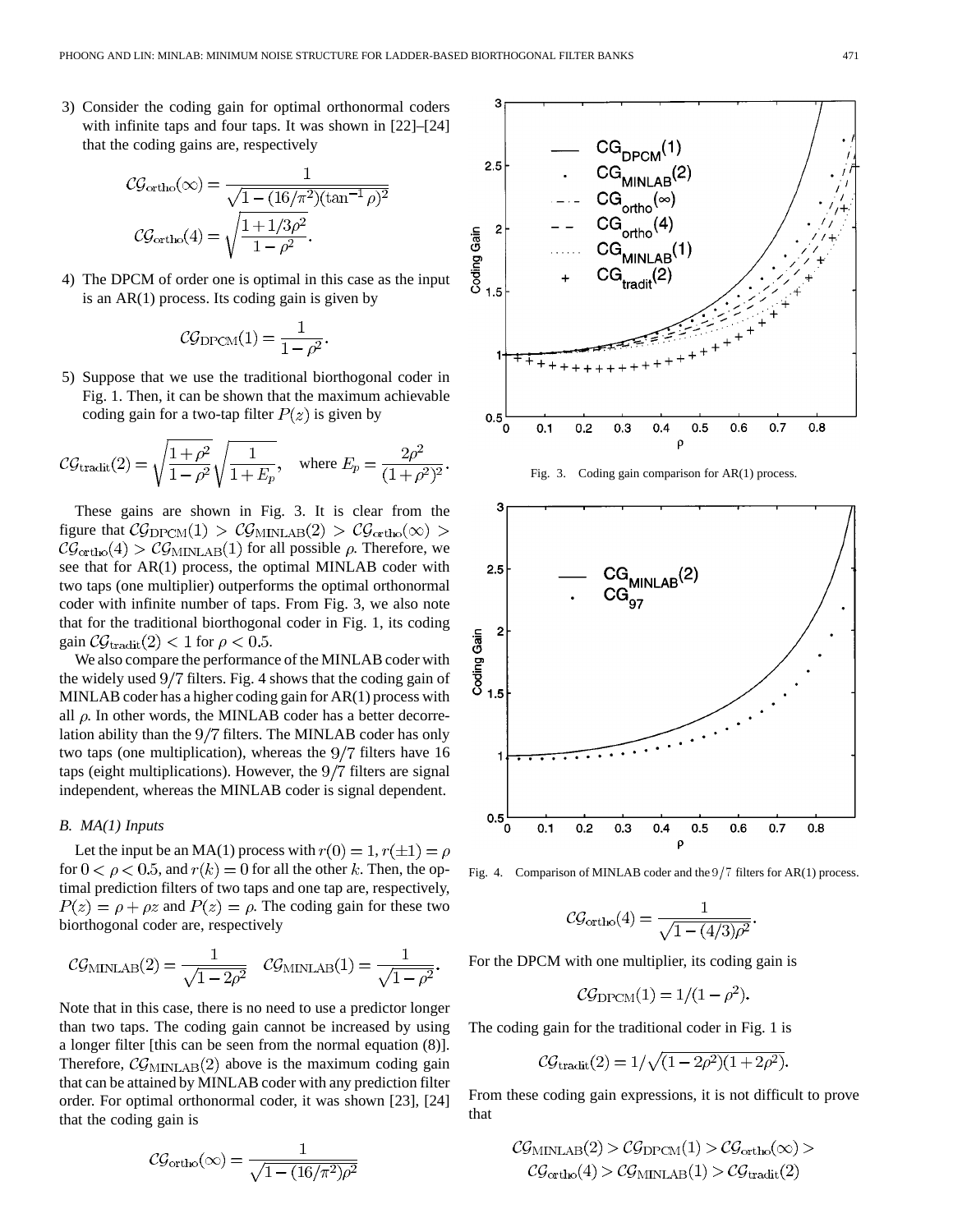

Fig. 6. Example of piecewise constant spectrum.

for all  $0 < \rho < 0.5$ . The optimal MINLAB coder with two taps again outperforms than the optimal orthonormal coder. Moreover the optimal MINLAB coder with two taps (one multiplication) is superior to the DPCM with one multiplication. All these gains are shown in Fig. 5.

# *C. Inputs With*  $r(2k) = \delta(k)$

For orthonormal coders, the coding gain is independent of the even autocorrelation coefficients  $r(2K)$  [22]. In this subsection, we consider the case when the input  $x(n)$  is a WSS process with its autocorrelation coefficients satisfying  $r(2k) = \delta(k)$ . One example that satisfies this condition is shown in Fig. 6. Since  $r(2k) = \delta(k)$ , we have  $\mathbf{R}_x = \mathbf{I}$ , and we have  $p(n) = r(2n+1)$ . Therefore, the optimal predictor in (9) has the closed form

$$
P(z) = \sum_{n=-\infty}^{\infty} r(2n+1)z^{-n} = \sum_{n=0}^{\infty} r(2n+1)(z^{-n} + z^{n+1}).
$$
\n(15)

It is shown in Appendix A that the variance of  $x_0(n)$  can be expressed as

$$
\sigma_{x_0,\min}^2 = \int_0^{2\pi} S(\omega)S(\omega + \pi)\frac{d\omega}{2\pi}.
$$
 (16)

Using Theorem 1, the coding gain of the MINLAB coder is

$$
CGMINLAB(\infty) = \frac{1}{\sqrt{\int_0^{2\pi} S(\omega)S(\omega + \pi) d\omega/2\pi}}
$$
 (17)



Fig. 7. Traditional tree structure subband coder using ladder.

where the argument  $\infty$  indicates that there are infinite number of taps. If  $x(n)$  is a Gaussian process, then the rate distortion theoretic bound [28] on the coding gain of any compression system is given by (see Appendix B)

$$
C\mathcal{G}_{\text{RD}} = \frac{1}{\sqrt{\exp\left[\int_0^{2\pi} \ln(S(\omega)S(\omega+\pi))d\omega/2\pi\right]}}.\tag{18}
$$

This rate distortion theoretic bound can be achieved by DPCM of infinite order [25]. Using the fact that  $\exp[\int_0^{2\pi} \ln A(\omega) d\omega/2\pi] \leq \int_0^{2\pi} A(\omega) d\omega/2\pi$  for any  $\int_0^{2\pi} A(\omega) d\omega / 2\pi$  for any  $\leq$ non-negative function  $A(\omega)$  (with equality if and only  $A(\omega)$  is a constant), we can conclude from (17) and (18) that

$$
\mathcal{C}\mathcal{G}_{\text{MINLAB}}(\infty) \leq \mathcal{C}\mathcal{G}_{\text{RD}}
$$

and  $\mathcal{CG}_{\text{RD}}$  can be achieved by the MINLAB coder if and only if the product  $S(\omega)S(\omega + \pi)$  is a constant. For the optimal orthonormal coder with an infinite order, it is shown [22] that  $\mathcal{CG}_{\text{ortho}}(\infty)$  achieves  $\mathcal{CG}_{\text{RD}}$  in (18) if and only if  $r(2k) = \delta(k)$  and  $S(\omega)S(\omega + \pi)$  is a constant. Therefore, both the  $\mathcal{CG}_{\text{MINLAB}}(\infty)$  and  $\mathcal{CG}_{\text{ortho}}(\infty)$  achieve the rate distortion theorectic bound for the same class of spectrum. For the example shown in Fig. 6, we can verify that  $\mathcal{CG}_{\text{MINLAB}}(\infty) = \mathcal{CG}_{\text{ortho}}(\infty) = \mathcal{CG}_{\text{RD}} = \sqrt{9/8}.$ 

## VII. TREE STRUCTURE MINLAB CODERS

In the MINLAB FB shown in Fig. 2, the energy is mostly in the lower branch. Therefore, we decompose the lower subband signal  $x_1(n)$  to obtain a biorthogonal wavelet decomposition, as shown in Fig. 7. In a traditional wavelet coding, the quantizers are placed directly after the subband signals as in Fig. 7. There will be a mismatch between the encoder and decoder. At the encoder, the inputs to  $P_0(z)$  and  $P_1(z)$  are the original data, whereas at the decoder, the inputs to  $P_0(z)$  and  $P_1(z)$ are the quantized data. It can be verified that this mismatch will cause the amplification of quantization noise in the reconstruction process. In the following, we will introduce a minimum noise structure with unity noise gain for the ladder-based tree structure biorthogonal coder. We will first derive the results for the two-level decomposition in Fig. 7, and then the results of the more general  $L$ -level decomposition will be stated without proof.

## *A. Two-Level Tree Structure MINLAB Coder*

To avoid mismatch, we can use the quantized data as the input to  $P_0(z)$  and  $P_1(z)$  at the encoder. This can be done by modifying the encoder as in Fig. 8. Using an analysis similar to the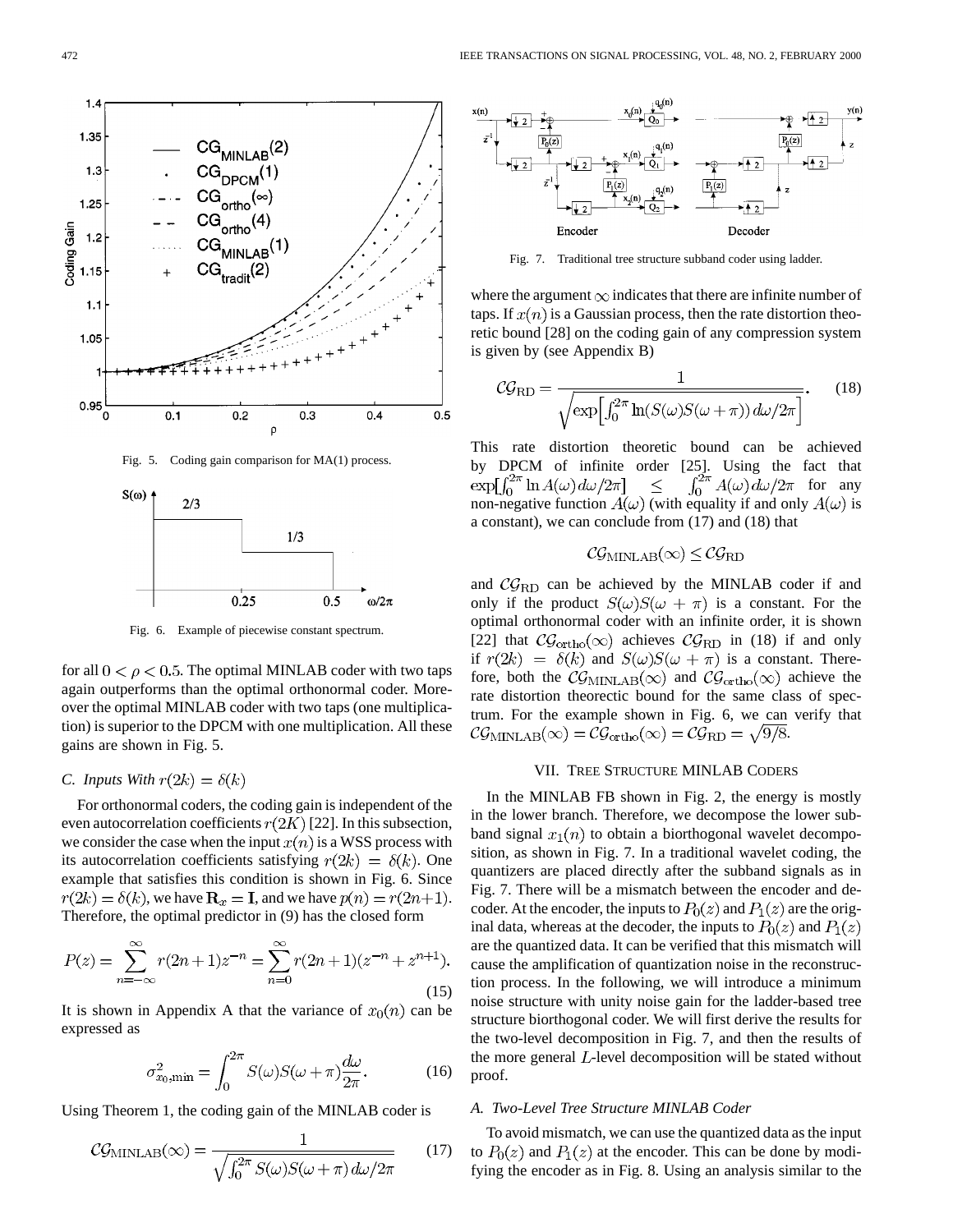two-channel case, it can be shown that the following relations continue to hold:

$$
y_0(n) - x(2n) = q_0(n)
$$
  

$$
y_1(n) - x(4n - 1) = q_1(n)
$$
  

$$
y_2(n) - x(4n - 3) = q_2(n)
$$

Therefore, the average output noise variance is given by

$$
\sigma_{q_{\text{out}}}^2 = \frac{1}{2}\sigma_{q_0}^2 + \frac{1}{4}\sigma_{q_1}^2 + \frac{1}{4}\sigma_{q_2}^2
$$
  
=  $\frac{c}{4} \left(2 \times 2^{-2b_0} \sigma_{x_0}^2 + 2^{-2b_1} \sigma_{x_1}^2 + 2^{-2b_2} \sigma_{x}^2\right)$  (19)

where we have used (2) and the fact that  $\sigma_{x_2}^2 = \sigma_x^2$ . The average bit rate in this case is

$$
b = \frac{1}{2}b_0 + \frac{1}{4}b_1 + \frac{1}{4}b_2.
$$

Using the above equation and applying the AM-GM inequality to (19), we have

$$
\sigma_{q_{\text{out}}}^2 \ge c2^{-2b}\sigma_{\text{GM}}^2
$$
, where  $\sigma_{\text{GM}}^2 = \left[ \left(\sigma_{x_0}^2\right)^2 \sigma_{x_1}^2 \sigma_x^2 \right]^{1/4}$  (20)

with equality if and only if the bits are allocated as

$$
b_i = b + \frac{1}{2}\log \sigma_{x_i}^2 - \frac{1}{2}\log \sigma_{\text{GM}}^2.
$$

Note that there is no feedback loop in the minimum noise structure shown in Fig. 8. Therefore, stability is always guaranteed.

*Optimizing the Filters*  $P_0(z)$  *and*  $P_1(z)$ : Let  $P_0(z)$  and  $P_1(z)$ be FIR filters of the form

$$
P_0(z) = \sum_{n=-N_0}^{N_0-1} p_0(n) z^{-n}, \quad P_1(z) = \sum_{n=-N_1}^{N_1-1} p_1(n) z^{-n}.
$$

From (20), the lower bound is minimized if  $P_0(z)$  and  $P_1(z)$ are designed to minimize  $\sigma_{x_0}^2$  and  $\sigma_{x_1}^2$ , respectively. To minimize the variance of  $x_0(n)$ , the filter  $P_0(z)$  is chosen as the optimal predictor obtained in Section III. To minimize the variance of  $x_1(n)$ , the filter  $P_1(z)$  is designed as the optimal predictor of  $x(4n-1)$  based on the observations of  $x(4n-4N_1+1), x(4n 4N_1+5$ ,..., $x(4n+4N_1-3)$ . The optimal solution of  $P_1(z)$ can be obtained from a normal equation similar to (8). We can show that both  $P_0(z)$  and  $P_1(z)$  have linear phase. The prediction gains of these filters are

$$
G_{p_0} = \frac{\sigma_x^2}{\sigma_{x_0}^2} \ge 1
$$
  

$$
G_{p_1} = \frac{\sigma_x^2}{\sigma_{x_1}^2} \ge 1.
$$

 $\overline{2}$ 

The inequalities follow from linear prediction theory. The gain  $G_{p_0} = 1$  if and only if the autocorrelation coefficients  $r(2k + 1)$ 1) = 0 for  $0 \le k \le N_0 - 1$ . The gain  $G_{p_1} = 1$  if and only if  $r(4k+2) = 0$  for  $0 \le k \le N_1 - 1$ . Under the optimal bit allocation, the coding gain is given by

$$
C\mathcal{G}_{\max} = (G_{p_0})^{1/2} (G_{p_1})^{1/4} \ge \sqrt{G_{p_0}}.
$$



Fig. 8. Tree structure MINLAB encoder. Its decoder is the same as that in Fig. 7.

Therefore, the maximum coding gain of the two-level MINLAB coder in Fig. 8 is never less than that of the one-level MINLAB coder in Fig. 2.

## *B. -Level Tree Structure MINLAB Coder*

The same idea can be extended to the more general  $L$ -level tree structure FB. If the inputs to all the prediction filters  $P_k(z)$ at the encoder are quantized data, the noise gain will be unity, and such a  $L$ -level tree structure will have the minimum noise property. Since all the derivations are very similar to the twolevel decomposition, we will simply state the results below.

Let  $G_{p_k}$  be the prediction gain of the predictor at the  $(k+1)$ th level. Then, the optimal bit allocation formula becomes

$$
b_k = b - \frac{1}{2} \log G_{p_k} + \frac{1}{2} \log \left[ G_{p_0}^{2^{L-1}} G_{p_1}^{2^{L-2}} \cdots G_{p_{L-1}} \right]^{1/2^L}.
$$

In addition, under the optimal bit allocation, the coding gain is

$$
C\mathcal{G}_{\text{max}} = (G_{p_0})^{1/2} (G_{p_1})^{1/4} \cdots (G_{p_{L-1}})^{1/2^L}.
$$
 (21)

Since all  $G_{p_k} \geq 1$ , we conclude that the coding gain is unity if and only if all of the prediction gains are unity. Moreover, the coding gain satisfies the recursive formula

$$
\mathcal{CG}_{\max,l}=\mathcal{CG}_{\max,l-1}(G_{p_{l-1}})^{1/2^{e}}
$$

where  $\mathcal{CG}_{\text{max},l}$  is the coding gain of a *l*-level tree structure FB. Therefore, the coding gain always improves when we increase the number of levels. However, the coding gain saturates as  $L$ increases, as we will see in the example at the end of this section.

*Comments on the Complexity:* If the predictor  $P_i(z)$  is chosen as  $\sum_{n=-N_i}^{N_i} p_i(n) z^{-n}$ , then the optimal predictors will have linear phase. To implement one level of the MINLAB encoder, we need to implement one linear phase predictor and two adders (except for the  $L$ th level, which needs only one adder). Therefore, the complexity of an  $L$ th-level MINLAB encoder is that of  $P_i(z)$  and  $(2L-1)$  additions. Comparing the non-MINLAB encoder with traditional structure in Fig. 7, the MINLAB encoder needs  $(L-1)$  more additions. The complexity of decoder for both cases is the same.

*Asymptotic Results as L Approaches Infinity:* Let  $P_k(z) =$  $\sum_{n=-\infty}^{\infty} p_k(n) z^{-n}$ . We will study the asymptotic results of this ideal case as the number of level  $L$  approaches infinity.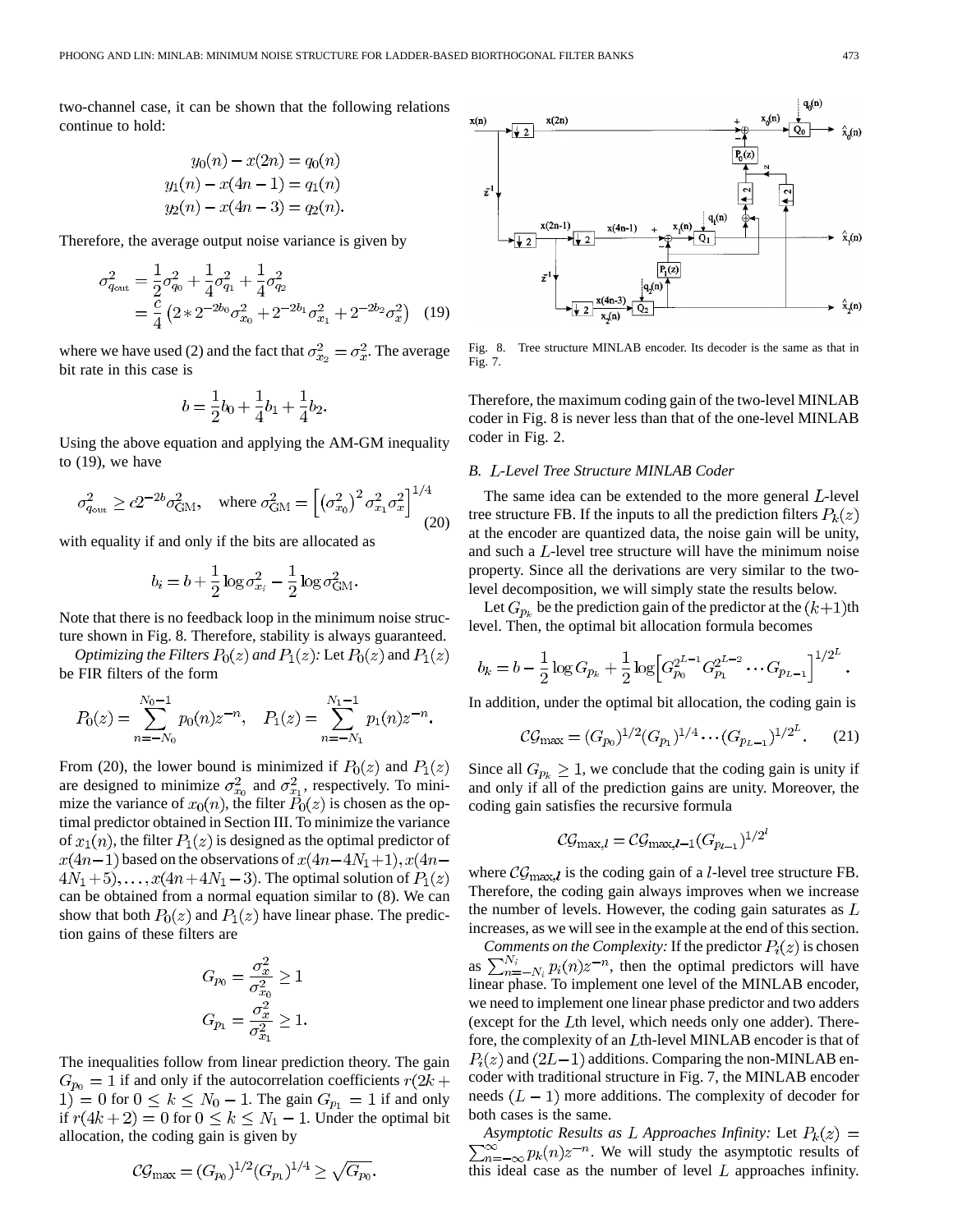

Fig. 9. Coding gain of tree structure MINLAB coder.

From Theorem 1, we know that  $G_{p_k} = 1$  if and only if the autocorrelation coefficients satisfy  $r(2^{k+1}n-2^k)$  for all  $0, \pm 1, \pm 2, \ldots$  By using

$$
\bigcup_{k=0}^{\infty} \{2^{k+1}n - 2^k\} = \{\pm 1, \pm 2, \pm 3, \ldots\}
$$

it is not difficult to see that the coding gain of a  $L$ -level ideal MINLAB coder  $\mathcal{CG}_L$  satisfies  $\lim_{L\to\infty} \mathcal{CG}_L = 1$  if and only if the input signal is white.

*Example:* Let the input be an AR(1) process with  $r(k) = \rho^{|k|}$ . Using the normal equation (8), we can get the prediction gain of the  $k$  predictor as

$$
G_{p_k} = \frac{1 + \rho^{2^{k+1}}}{1 - \rho^{2^{k+1}}}.
$$

Substituting this result into  $(21)$ , the coding gain of an  $L$ -level is

$$
\mathcal{CG}_L = \left[\frac{1+\rho^2}{1-\rho^2}\right]^{1/2} \left[\frac{1+\rho^4}{1-\rho^4}\right]^{1/4} \dots \left[\frac{1+\rho^{2^L}}{1-\rho^{2^L}}\right]^{1/4}
$$

This coding gain is plotted in Fig. 9 for three different values of  $\rho$ . Compared with the case of the one-level MINLAB in Fig. 2, the coding gain of the two-level or three-level MINLAB coder is much larger. In addition, note that the coding gain saturates as the number of levels  $L$  increases. The saturation point  $L_{\text{sat}}$  depends on the correlation of the data. For AR(1) process,  $L_{\text{sat}} = 3, 4, 5$  for  $\rho = 0.85, 0.9, 0.95$ , respectively.

## VIII. A MORE GENERAL MINLAB CODER

The biorthogonal coder in Fig. 2 uses only one ladder. Such a system is a special case of the more general biorthogonal FB shown in Fig. 10. The FB in Fig. 10 is studied in detailed in [4]. In the simple coder of Fig. 2, only the variance of the even samples is reduced by prediction from odd samples, but the variance



Fig. 10. More general ladder-based biorthogonal coder.



Fig. 11. MINLAB encoder for the system in Fig. 10. Its decoder is the same as that in Fig. 10.

of the odd samples is unchanged. Hence, its performance is limited by the lower branch of Fig. 2. In the following, we will show how to apply the more general structure of Fig. 10 to reduce the variance of  $x_1(n)$ .

In this section, we assume that the filters  $P_0(z)$  and  $P_1(z)$  are causal filters of the form

$$
P_0(z) = \sum_{n=0}^{N_0 - 1} p_0(n) z^{-n}, \quad P_1(z) = \sum_{n=0}^{N_1 - 1} p_1(n) z^{-n}.
$$

The choice of N,  $N_0$ , and  $N_1$  will be discussed later in the design. Note that the filter on the second ladder is  $z^{-1}P_1(z)$ instead of  $P_1(z)$ . This delay is inserted so that there will be no delay-free loop in the MINLAB structure. For the coder in Fig. 10, its minimum noise structure is shown in Fig. 11. In the minimum noise structure, the quantization noise  $q_1(n)$  is added to the first ladder so that the input to  $P_0(z)$  is the quantized data  $\hat{x}(2n-1)$ . Since  $v_1(n)$  depends only on the past values of  $q_1(n)$ , we do not have a delay-free loop. To see why the noise gain is unity for the MINLAB coder, we can carry out the following analysis. From Fig. 11, we have

$$
\hat{x}_1(n) = x(2n - 1) - v_1(n) + q_1(n)
$$
  
\n
$$
y_1(n) = \hat{x}_1(n - N) + v_1(n - N)
$$
  
\n
$$
= x(2n - 2N - 1) + q_1(n - N)
$$
  
\n
$$
\hat{x}_0(n) = x(2n - 2N) - v_0(n) + q_0(n)
$$
  
\n
$$
y_0(n) = \hat{x}_0(n) + v_0(n) = x(2n - 2N) + q_0(n)
$$

From the above equations, we get  $y_0(n) - x(2n - 2N) = q_0(n)$ and  $y_1(n) - x(2n - 2N - 1) = q_1(n - N)$ . The noise gains for the upper and lower branch are both unity. By carrying out the similar derivation as in Section III, we can verify that the coding gain is maximized if the product  $\sigma_{x_0}^2 \sigma_{x_1}^2$  is minimized, and the maximized coding gain can be expressed as

$$
C\mathcal{G}_{\text{max}} = \frac{\sigma_x^2}{\min_{P_0, P_1} \sqrt{\sigma_{x_0}^2 \sigma_{x_1}^2}}.
$$
 (22)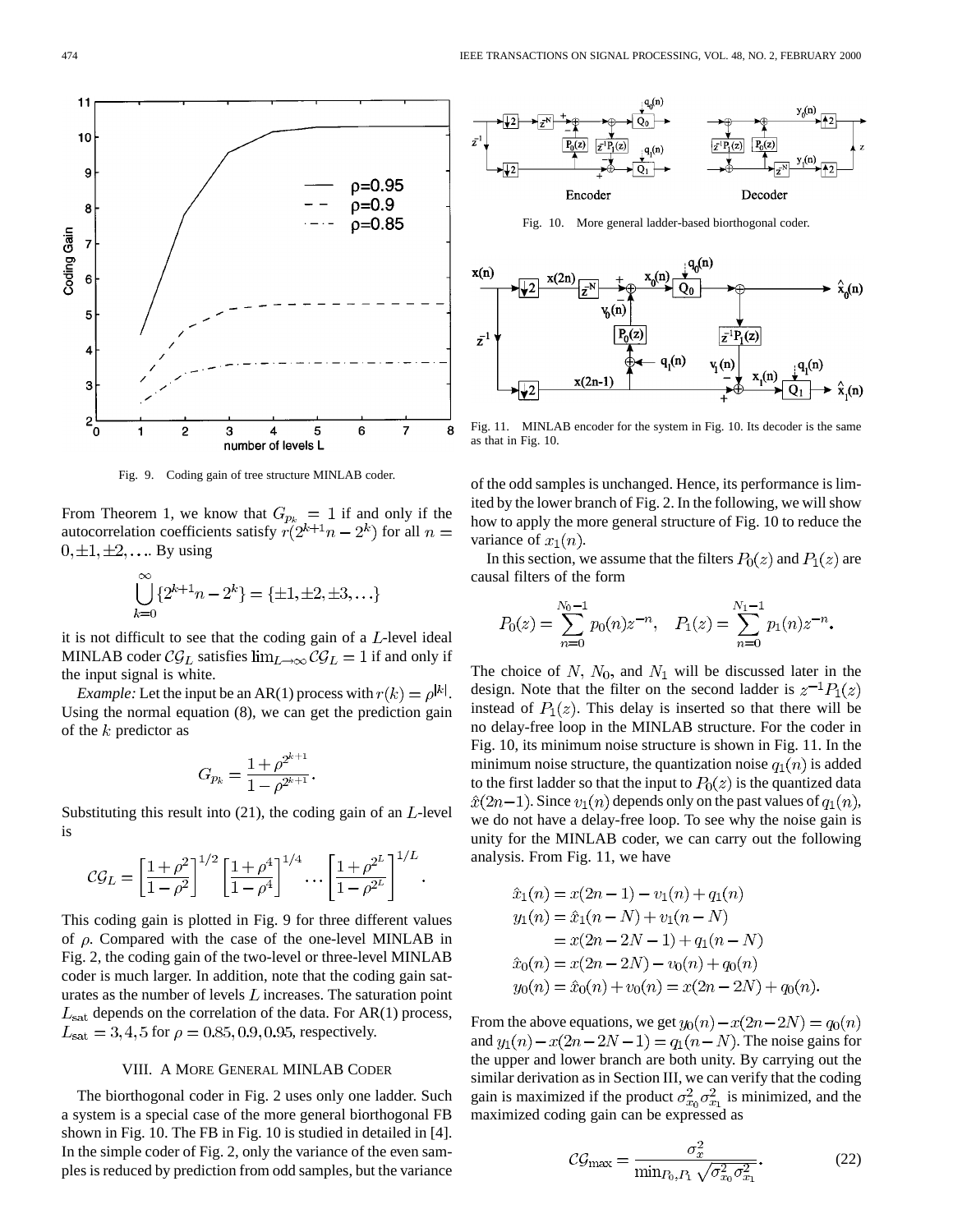*Designing the Predictors to Maximize the Coding Gain in* (22)*:* From Fig. 11, it is clear that  $\sigma_{x_0}^2$  depends only on  $P_0(z)$ , whereas  $\sigma_{x_1}^2$  depends on both  $P_0(z)$  and  $P_1(z)$ . To find the global optimality, we need nonlinear optimization. Therefore, we consider a suboptimal solution. Since  $\sigma_{x_0}^2$  depends only on  $P_0(z)$ , we can design  $P_0(z)$  to be the optimal predictor of  $x(2n-2N)$ . After designing  $P_0(z)$ , the subband signal  $x_0(n)$ is known. Its autocorrelation coefficients  $r_{x_0}(k)$  and its cross correlation coefficients with  $x(2n - 1)$  can be calculated. Using this information, the optimal predictor  $P_1(z)$  can be derived from the normal equation. Note that we are using the residue of the even samples for prediction of  $x(2n - 1)$ . In general, the choice of  $N$ ,  $N_0$ , and  $N_1$  will affect the coding gain. One way to decide these parameters is the following.

- 1) *Choice of*  $N_0$ : Note that we are using the odd samples on the two sides of  $x(2n - 2N)$  for the prediction of  $x(2n-2N)$ . To get a linear-phase filter  $P_0(z)$ , we can choose  $N_0 = 2N - 1$ .
- 2) *Choice of*  $N$ : When  $N$  increases, the prediction gain of  $P_0(z)$  increases. However, the correlation between the observation  $x_0(n)$  and the target  $x(2n - 1)$  typically becomes weaker as N grows. The prediction gain of  $P_1(z)$ decreases as  $N$  increases. Therefore, there is a tradeoff between the gains of the two predictors  $P_0(z)$  and  $P_1(z)$ .
- 3) *Choice of*  $N_1$ : As  $N_1$  increases, the prediction gain of  $P_1(z)$  increases, but the complexity also grows. Note that in general,  $P_1(z)$  is not linear phase.

*A Note on the Stability Issue:* Note that there is no feedback loop in the minimum noise structure in Fig. 11. The system is stable if both  $P_0(z)$  and  $P_1(z)$  are stable filters. We can verify that the noise transfer matrix from the quantizers to the subbands has the form

$$
\begin{pmatrix} 1 & -P_0(z) \\ -z^{-1}P_1(z) & 1+z^{-1}P_0(z)P_1(z) \end{pmatrix}.
$$

The noise tranfer matrix is FIR. Moreover, its determinant is unity. Hence, it is a unimodular matrix, and its inverse is also FIR.

## IX. CONCLUDING REMARKS

In this paper, we have proposed a minimum noise structure (Fig. 2) for the class of ladder-based FB. The coding performance of the proposed biorthogonal coder is analyzed in detail. For both  $AR(1)$  process and  $MA(1)$  process, the optimal biorthogonal coder with two taps (with a complexity of only one multiplication) outperforms *any* optimal orthonormal coders. In addition to its excellent coding performance, the coder has many other desired features (see Section V). These features make the biorthogonal coder a potentially valuable and attractive alternative to the orthonormal coder. We have also generalized the minimum noise structure to the following two cases: 1) Tree structure biorthogonal FB and 2) more general biorthogonal FB with more than one ladder. In [29], we introduce a novel prediction-based lower triangular transform (PLT). The new transform is biorthogonal and has a minimum noise structure with unity noise gain. The PLT has an identical coding gain as the KLT, but it has a much lower design and implementation cost. Given the input statistics, the PLT can be obtained by using the Levinson fast algorithm. In the special case of AR(1) process, the optimal biorthogonal transform coder has a closed-form expression, and no optimization is required.

# APPENDIX A PROOF OF (16) IN EXAMPLE 1

Since  $P(z)$  is given in (15), the analysis filter  $H_0(e^{j\omega})$  in (1) becomes

$$
H_0(\omega) = 1 - \sum_{n=-\infty}^{\infty} r(2n+1)e^{-j\omega(2n+1)}
$$

$$
= \sum_{n=-\infty}^{\infty} (-1)^n r(n)e^{-j\omega n}
$$

where we have used the fact that  $r(2k) = \delta(k)$ . Comparing the above equation with the power spectrum  $S(\omega) = \sum r(n)e^{-j\omega n}$ , we have  $H_0(\omega) = S(\omega + \pi)$ . Since the downsampler does not change the variance, the minimum variance of  $x_0(n)$  can be expressed as

$$
\sigma_{x_0,\min}^2 = \int_0^{2\pi} S(\omega) S^2(\omega + \pi) \frac{d\omega}{2\pi}.
$$
 (23)

Since  $r(2k) = \delta(k)$ , we have  $S(\omega) + S(\omega + \pi) = 2$  for all  $\omega$ . Using this relation and the fact that  $S(\omega)$  is periodic, we can further simplify (23) as

$$
\sigma_{x_0,\min}^2 = \int_0^\pi S(\omega)S^2(\omega + \pi)\frac{d\omega}{2\pi} + \int_\pi^{2\pi} S(\omega)S^2(\omega + \pi)\frac{d\omega}{2\pi}
$$
  
\n
$$
= \int_0^\pi S(\omega)S^2(\omega + \pi)\frac{d\omega}{2\pi} + \int_0^\pi S(\omega + \pi)S^2(\omega)\frac{d\omega}{2\pi}
$$
  
\n
$$
= \int_0^\pi S(\omega)S(\omega + \pi)[S(\omega + \pi) + S(\omega)]\frac{d\omega}{2\pi}
$$
  
\n
$$
= 2\int_0^\pi S(\omega)S(\omega + \pi)\frac{d\omega}{2\pi} = \int_0^{2\pi} S(\omega)S(\omega + \pi)\frac{d\omega}{2\pi}.
$$

# APPENDIX B THE RATE DISTORTION THEORETIC BOUND

For a Gaussian WSS process with power spectrum  $S(\omega)$ , the minimum distortion that can be achieved by any  $b$ -bit coding system is given by [28]

$$
D_{\rm min}(b) = 2^{-2b} \exp \left[ \int_0^{2\pi} \ln S(\omega) \frac{d\omega}{2\pi} \right]
$$

To obtain the coding gain  $\mathcal{CG}_{RD}$  of the form in (18), we carry out the derivation

$$
\int_0^{2\pi} \ln S(\omega) \frac{d\omega}{2\pi} = \int_0^{\pi} \ln S(\omega) \frac{d\omega}{2\pi} + \int_{\pi}^{2\pi} \ln S(\omega) \frac{d\omega}{2\pi}
$$

$$
= \int_0^{\pi} \ln S(\omega) \frac{d\omega}{2\pi} + \int_0^{\pi} \ln S(\omega + \pi) \frac{d\omega}{2\pi}
$$

$$
= \frac{1}{2} \int_0^{2\pi} \ln(S(\omega)S(\omega + \pi)) \frac{d\omega}{2\pi}.
$$